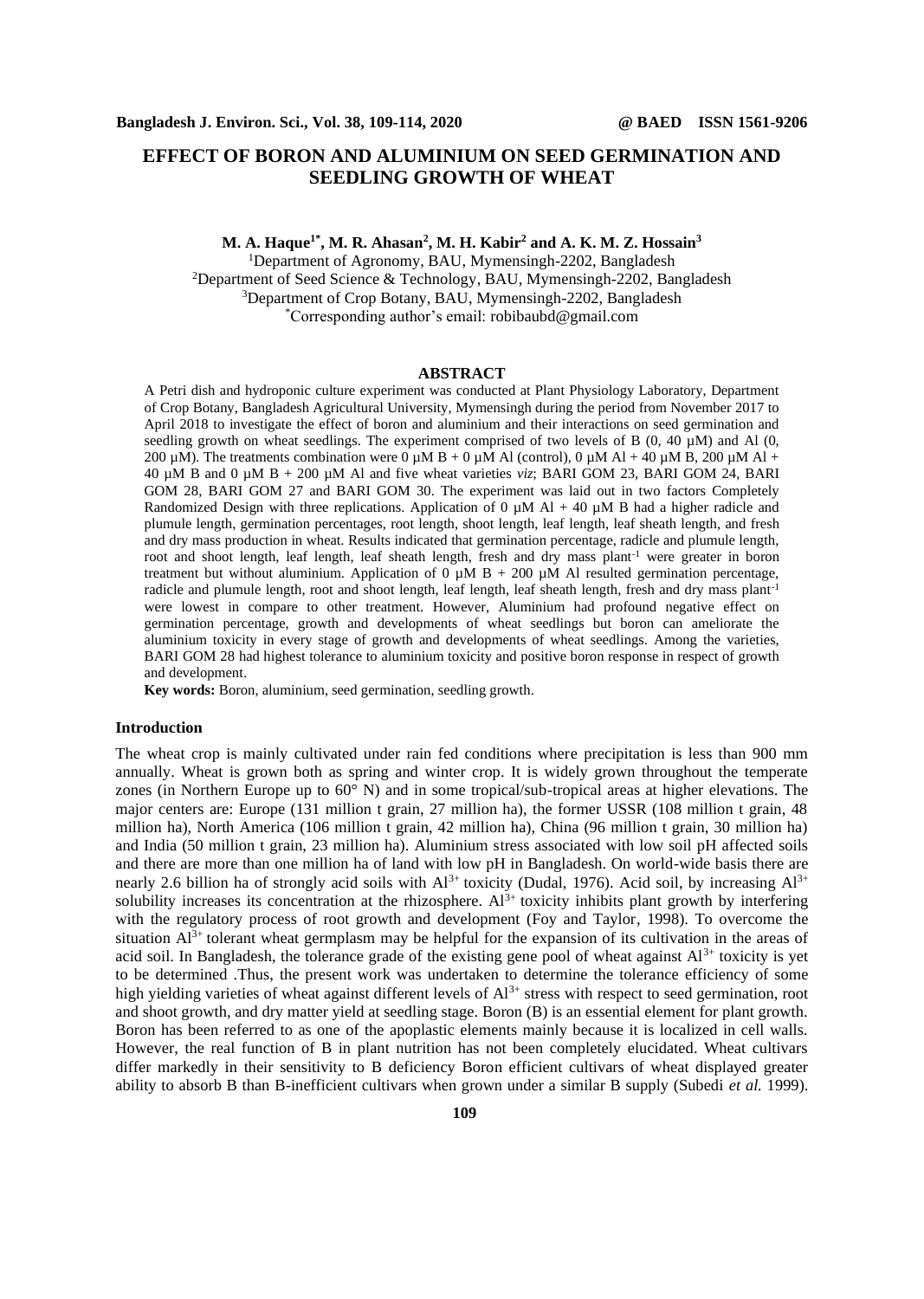#### **Bangladesh J. Environ. Sci., Vol. 38, 2020**

Boron is one of the important micro-nutrients for plants. It is one of the most widely applied micronutrients although it is required in small quantity. It's shortage in soil may reduce crop yield to a great extent. Boron is known to play many important functions in plant metabolism. In the absence of boron, proper development of meristematic tissues of plant does not take place. Boron is necessary for cell division, nitrogen and carbohydrate metabolism, salt absorption and water relations in plant. Boron is also required in the translocation of sugars, starches, nitrogen and phosphorus and synthesis of amino acids and proteins (Tisdale *et al.*, 1984). The piece of research work was undertaken to find out the objectives: i) to notice the effects of B and  $Al^{3+}$  on germination of wheat cultivars and ii) to trace the effect of B and  $Al^{3+}$  on growth and development of wheat seedlings in hydroponic culture.

#### **Materials and Methods**

A Petri dish and hydroponic culture experiment was conducted at Plant Physiology Laboratory, Department of Crop Botany, Bangladesh Agricultural University, Mymensingh, during the period from November 2017 to April 2018 to investigate the effect of boron and aluminum on morphological characters and growth of wheat seedlings. The experiment comprised of four levels of concentrations *viz*., 0 µM B + 0 µM Al (control), 0 µM Al + 40 µM B, 200 µM Al + 40 µM B and 0 µM B + 200 µM Al and five wheat varieties *viz*., BARI GOM 23, BARI GOM 24, BARI GOM 28, BARI GOM 27 and BARI GOM 30. Treatments were applied to the seeds on Petri dish. Full nutrient solutions except treatments were applied to the water tank at recommended rates. 200 µM Al and 40 µM Boron solution were also added to the water tank at 5 days interval. The experiment was laid out in two factors completely randomized design with three replications. Data were statistically analyzed for analyses of variance (ANOVA) using the M-STAT Statistical Computer Package Programme in accordance with the principles of Completely Randomized Design (Gomez and Gomez, 1984). Duncan's Multiple Range Test (DMRT) was used to compare variations among the treatments.

#### **Results and Discussion**

Application of  $0 \mu \text{M B} + 200 \mu \text{M Al}$  had a profound influence on radicle and plumule length, germination percentages in wheat (Table 1 and Fig. 1). Radicle and plumule length and germination percentage decreased under 0  $\mu$ M B + 200  $\mu$ M Al compared to control at 4, 6 and 8 days after sowing indication 0  $\mu$ M B + 200 µM Al concentration is toxic to wheat seedlings growth and development. The effect of treatment 0 μM Al + 40 μM B on root and shoot length, leaf length, fresh and dry weight was also significant (Tables 2-3). The root and shoot length, leaf length, fresh and dry weight were greater in 0  $\mu$ M Al + 40  $\mu$ M B compared to control. Paliwal (1993) who reported that wheat root length decreased when grown in aluminum concentrated solution than control. These results are consistent with Foy and Fleming (1982) who reported that wheat shoot length decreased in aluminum concentrated solution than control.

The effect of variety on radicle and plumule length and germination percentage was significant. The highest radicle length and the highest plumule length were recorded in BARI GOM 28 (Table 1). The lowest radicles length and the lowest plumule length was observed in BARI GOM 27. In genotypes, the highest shoot length was observed in BARI GOM 28 which ensured the highest dry mass plant<sup>-1</sup> at 15 and 20 DAS. The lowest fresh and dry weight was recorded in BARI GOM 27 (Table 3). The higher dry mass reduction was observed in BARI GOM 27 indicated this variety was susceptible to aluminium. Genotypic variations in root length were also observed by Ma *et al.* (2004) in wheat that supports the present

The interaction effect of radicle and plumule length and germination percentage was significant. The highest radicle length was observed in the treatment combination of BARI GOM 28 with 0  $\mu$ M Al + 40  $\mu$ M B at all growth stages while the highest plumule length was observed in the treatment combination of BARI GOM 28 with 0  $\mu$ M Al + 40  $\mu$ M B. However the lowest radicle length and the lowest plumule length were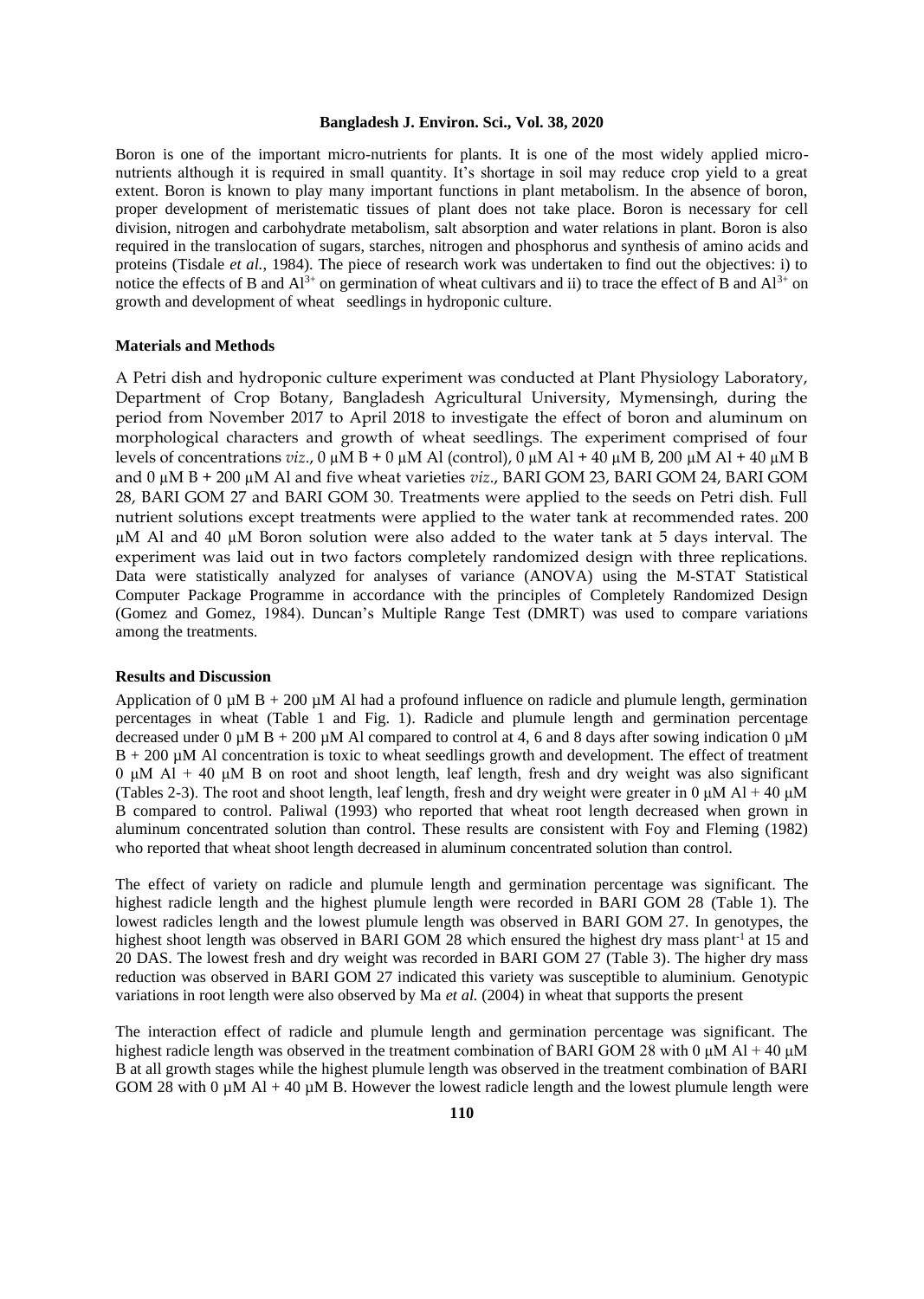## **Bangladesh J. Environ. Sci., Vol. 38, 2020**

observed in the treatment combination of BARI GOM 27 with 0  $\mu$ M B + 200  $\mu$ M Al (Table 1). Again the highest germination percentage was recorded in the treatment combination of BARI GOM 28 with 0 μM Al + 40 μM B and the lowest germination percentage was observed in the treatment combination of BARI GOM 27 (Fig. 1). The interaction effect of variety and treatment on root and shoot length, fresh and dry weight plant<sup>-1</sup> was found as significant (Table 3). The lowest dry mass reduction due to aluminium was observed in BARI GOM 28 indicating this variety more tolerant to aluminium toxicity than others.

| Treatment                                   |            | Radicle length (cm) |                   | Plumule length (cm) |                    | Root length (cm)   |                   |                   |               |
|---------------------------------------------|------------|---------------------|-------------------|---------------------|--------------------|--------------------|-------------------|-------------------|---------------|
|                                             | 4 DAS      | 6 DAS               | 8 DAS             | 4 DAS               | 6 DAS              | $8\, {\rm DAS}$    | 10 DAS            | 15 DAS            | <b>20 DAS</b> |
| Effect of treatment                         |            |                     |                   |                     |                    |                    |                   |                   |               |
| T <sub>1</sub>                              | 4.54b      | 4.80c               | 5.15c             | 2.22c               | 2.69c              | 3.49c              | 7.07b             | 9.24b             | 13.96b        |
| T <sub>2</sub>                              | 6.09a      | 6.89a               | 7.30a             | 4.13a               | 4.79a              | 5.32a              | 8.14a             | 9.46a             | 15.70a        |
| T <sub>3</sub>                              | 3.44c      | 5.75b               | 6.14 <sub>b</sub> | 3.18b               | 3.83b              | 4.33b              | 6.78c             | 9.16b             | 11.92c        |
| T <sub>4</sub>                              | 2.70d      | 3.36d               | 3.72d             | 1.98d               | 2.30d              | 2.77d              | 6.53d             | 8.87c             | 10.28d        |
| $\overline{\text{LSD}}_{0.05}$              | 0.52       | 0.11                | 0.11              | 0.14                | 0.12               | 0.21               | 0.10              | 0.11              | 0.10          |
| Level of sig.                               | $\ast\ast$ | $\ast\ast$          | **                | $**$                | **                 | **                 | $\ast\ast$        | $\ast\ast$        | $***$         |
| $CV\%$                                      | 16.90      | 2.82                | 2.65              | 6.55                | 4.58               | 7.19               | 1.89              | 1.57              | 1.04          |
| Effect of variety                           |            |                     |                   |                     |                    |                    |                   |                   |               |
| $V_1$                                       | 4.92a      | 5.80b               | 6.11b             | 3.14b               | 3.55b              | 4.34b              | 7.39b             | 9.37b             | 13.14b        |
| $\rm V_2$                                   | 3.71c      | 4.76d               | 5.31d             | 2.39e               | 3.09d              | 3.49d              | 6.72c             | 8.55c             | 12.30d        |
| $V_3$                                       | 3.17c      | 3.88e               | 3.95e             | 2.59d               | 3.13cd             | 3.24e              | 6.40d             | 8.40d             | 10.97e        |
| $\rm V_4$                                   | 4.84ab     | 6.03a               | 6.79a             | 3.36a               | 4.00a              | 4.82a              | 8.36a             | 11.02a            | 15.76a        |
| V <sub>5</sub>                              | 4.30b      | 5.51c               | 5.73c             | 2.92c               | 3.24c              | 4.02c              | 6.78c             | 8.57c             | 12.65c        |
| $\overline{LSD_{0.05}}$                     | 0.59       | 0.12                | 0.12              | 0.17                | 0.13               | 0.24               | 0.11              | 0.12              | 0.11          |
| Level of sig.                               | $***$      | $***$               | **                | **                  | **                 | **                 | **                | **                | $***$         |
| $CV\%$                                      | 16.90      | 2.82                | 2.65              | 6.55                | 4.58               | 7.19               | 1.89              | 1.57              | 1.04          |
| Interaction effect of treatment and variety |            |                     |                   |                     |                    |                    |                   |                   |               |
| $T_1V_1$                                    | $4.55d-g$  | 5.46e-g             | 5.70h             | $2.53$ fgh          | 2.82gh             | 3.75gh             | 7.14g             | 9.48d             | 14.21f        |
| $T_1V_2$                                    | 4.25e-h    | 4.27h               | 4.57j             | $1.89$ j $k$        | $2.42$ ij          | $3.15$ ij          | 6.62hi            | 8.59gh            | 13.43gh       |
| $T_1V_3$                                    | $3.57g-j$  | 3.40j               | 3.43k             | 1.59k               | 2.36 <sub>ij</sub> | $2.78$ j $k$       | $6.35$ jk         | 8.56gh            | 12.10i        |
| $T_1V_4$                                    | 5.43cd     | 5.63e               | 6.72e             | 2.72f               | 3.36ef             | 4.30ef             | 8.59c             | 11.18a            | 16.55b        |
| $T_1V_5$                                    | 4.90d-f    | 5.25g               | 5.31i             | 2.38gh              | $2.52$ ij          | 3.48hi             | 6.65h             | 8.41hi            | 13.53g        |
| $T_2V_1$                                    | 6.82a      | 7.45b               | 8.12b             | 4.45ab              | 4.87b              | 5.79ab             | 9.18b             | 10.15c            | 16.08c        |
| $T_2V_2$                                    | 5.54b-d    | 6.41cd              | 6.74e             | 3.79cd              | 4.63bc             | 4.47ef             | 7.36ef            | 8.61gh            | 15.14e        |
| $T_2V_3$                                    | 5.23с-е    | 5.54ef              | 5.56h             | 3.59cde             | 4.30d              | 4.77de             | 7.09 <sub>g</sub> | 8.49gh            | 13.26h        |
| $T_2V_4$                                    | $6.60a-b$  | 7.72a               | 8.58a             | 4.60a               | 5.33a              | 6.20a              | 9.58a             | $11.17\mathrm{a}$ | 18.21a        |
| $T_2V_5$                                    | $6.26a-c$  | 7.33 <sub>b</sub>   | 7.52c             | 4.24b               | 4.80b              | 5.40bc             | 7.50e             | 8.86f             | 15.79d        |
| $T_3V_1$                                    | 5.19с-е    | 6.54c               | 6.18g             | 3.52de              | 4.26d              | 4.67e              | 6.67h             | 9.19e             | 12.13i        |
| $T_3V_2$                                    | $2.59j-1$  | 5.31fg              | 6.43f             | 2.68fg              | 3.55ef             | 4.12fg             | $6.47$ hij        | 8.57gh            | 11.47k        |
| $T_3V_3$                                    | 2.21kl     | 4.25h               | 4.42j             | $2.57$ fgh          | 3.31f              | 3.16 <sub>ij</sub> | 6.15kl            | 8.38hi            | 10.101        |
| $T_3V_4$                                    | $3.80fg-i$ | 6.44cd              | 7.20d             | 3.85c               | 4.45cd             | 5.19cd             | 8.14d             | 11.10a            | 14.17f        |
| $T_3V_5$                                    | $3.39g-j$  | 6.21d               | 6.46f             | 3.31e               | 3.59e              | 4.54ef             | $6.50$ hij        | 8.56gh            | 11.72j        |
| $T_4V_1$                                    | $3.13h-k$  | 3.77i               | 4.42j             | $2.07$ ij           | $2.26$ jk          | 3.14 <sub>ij</sub> | 6.58hi            | 8.65fg            | 10.141        |
| $T_4V_2$                                    | $2.47j-1$  | 3.06k               | 3.50k             | 1.201               | 1.771              | 2.231              | $6.42$ ij         | 8.43gh            | 9.16n         |
| $T_4V_3$                                    | 1.681      | 2.341               | 2.401             | 2.64fg              | 2.57hi             | 2.271              | 6.021             | 8.18i             | 8.430         |
| $T_4V_4$                                    | $3.55gh-j$ | 4.34h               | 4.66j             | 2.29hi              | 2.85g              | 3.58hi             | 7.15fg            | 10.64b            | 14.13f        |
| $T_4V_5$                                    | $2.66i-1$  | $3.27$ jk           | 3.63k             | 1.74k               | 2.05k              | 2.66kl             | 6.49hij           | 8.46gh            | 9.56m         |
| $\mathrm{LSD}_{0.05}$                       | 1.17       | 0.24                | 0.24              | 0.31                | 0.26               | 0.47               | 0.22              | 0.24              | 0.22          |
| Level of sig.                               | $\ast$     | $\ast\ast$          | $**$              | $**$                | **                 | $\ast$             | $\ast\ast$        | $**$              | $**$          |
| $CV\%$                                      | 16.90      | 2.82                | 2.65              | 6.55                | 4.58               | 7.19               | 1.89              | 1.57              | 1.04          |

Table 1. Effect of treatment, variety and their interaction on length of radical, plumule and length of wheat

LSD= Least Significant Difference

\*\* = Significant at 1% level of probability,  $*$  = Significant at 5% level of probability

 $T_1 = (0 \mu M B + 0 \mu M A)$ ,  $T_2 = (0 \mu M A + 40 \mu M B)$ ,  $T_3 = (200 \mu M A + 40 \mu M B)$ ,  $T_4 = (0 \mu M B + 200 \mu M A)$ 

V<sub>1</sub> = BARI GOM 23, V<sub>2</sub> = BARI GOM 24, V<sub>3</sub> = BARI GOM 27, V<sub>4</sub> = BARI GOM 28, V<sub>5</sub> = BARI GOM 30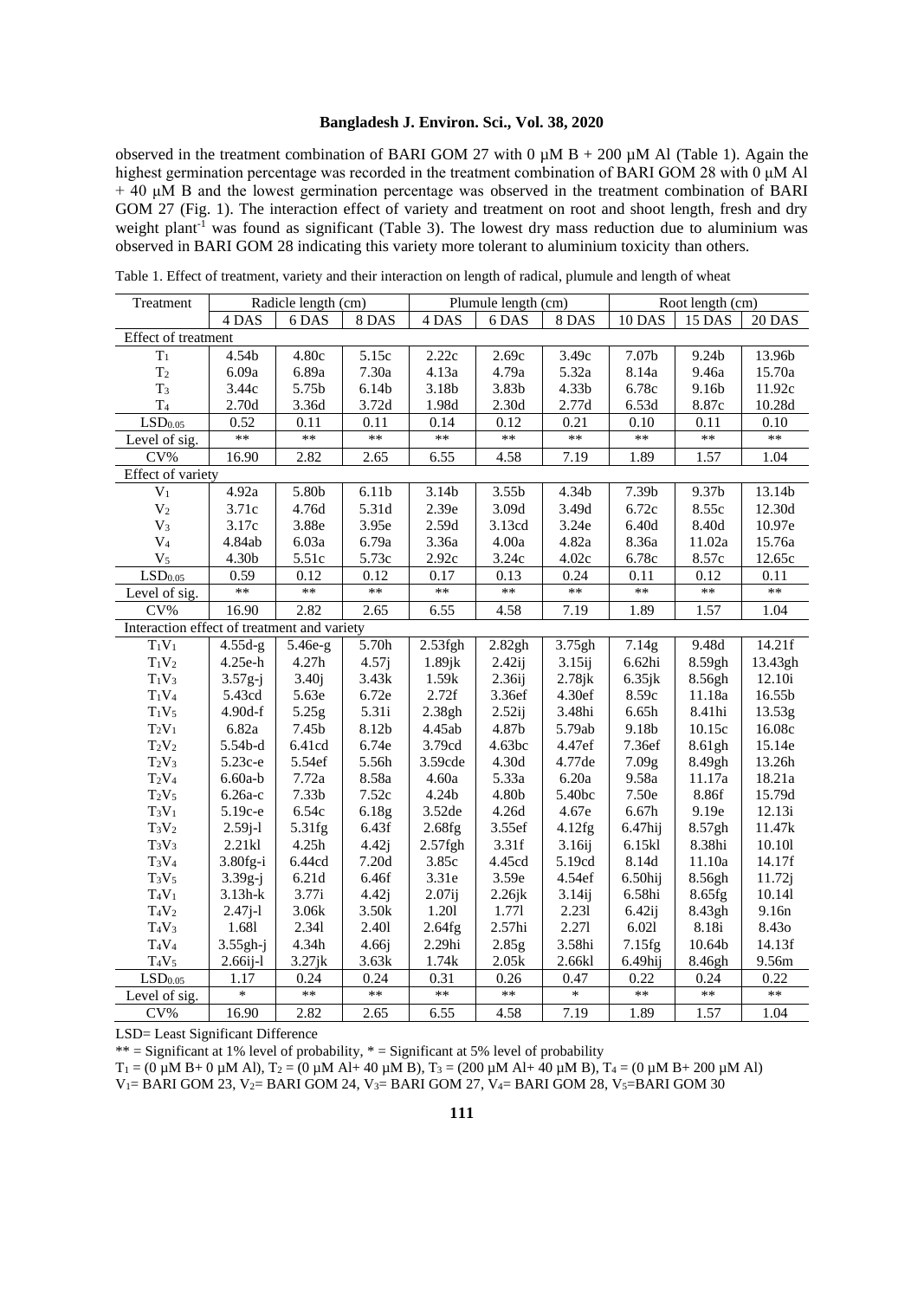|  | Bangladesh J. Environ. Sci., Vol. 38, 2020 |  |  |  |  |  |  |
|--|--------------------------------------------|--|--|--|--|--|--|
|--|--------------------------------------------|--|--|--|--|--|--|

| Treatment                                   | Shoot length (cm) |              | Leaf length (cm)  |                    |                    | Leaf breath length (cm) |                   |                   |                    |
|---------------------------------------------|-------------------|--------------|-------------------|--------------------|--------------------|-------------------------|-------------------|-------------------|--------------------|
|                                             | 10 DAS            | 15 DAS       | 20 DAS            | 10 DAS             | 15 DAS             | 20 DAS                  | 10 DAS            | 15 DAS            | <b>20 DAS</b>      |
| Effect of treatment                         |                   |              |                   |                    |                    |                         |                   |                   |                    |
| $T_1$                                       | 4.40b             | 5.70b        | 6.18 <sub>b</sub> | 10.18 <sub>b</sub> | 11.17 <sub>b</sub> | 2.80 <sub>b</sub>       | 4.01 <sub>b</sub> | 4.95b             | 2.80 <sub>b</sub>  |
| $\rm T_2$                                   | 7.04a             | 8.63a        | 12.77a            | 11.39a             | 11.92a             | 3.34a                   | 4.84a             | 5.24a             | 3.34a              |
| $T_3$                                       | 4.07c             | 4.85c        | 6.11 <sub>b</sub> | 7.69c              | 9.52c              | 2.03c                   | 3.07c             | 3.81c             | 2.03c              |
| T <sub>4</sub>                              | 3.65d             | 4.31d        | 5.36c             | 7.35d              | 8.88d              | 1.63d                   | 2.38d             | 3.02 <sub>d</sub> | 1.63d              |
| $\mathrm{LSD}_{0.05}$                       | 0.12              | 0.11         | 0.12              | 0.13               | 0.16               | 0.09                    | 0.10              | 0.14              | 0.09               |
| Level of sig.                               | $**$              | $**$         | $**$              | $**$               | $**$               | $**$                    | $**$              | $**$              | $**$               |
| $CV\%$                                      | 3.32              | 2.41         | 2.11              | 1.97               | 2.08               | 5.16                    | 3.85              | 4.35              | 5.16               |
| Effect of variety                           |                   |              |                   |                    |                    |                         |                   |                   |                    |
| $\overline{V_1}$                            | 4.97b             | 6.31b        | 7.82b             | 9.80b              | 11.64a             | 13.96b                  | 2.56b             | 3.81b             | 4.65b              |
| $\mathbf{V}_2$                              | 4.47d             | 5.61d        | 6.97d             | 8.93d              | 11.01b             | 12.66d                  | 2.31c             | 3.31d             | 3.92d              |
| $\rm V_3$                                   | 4.17e             | 5.21e        | 6.72e             | 7.78e              | 10.35c             | 12.06e                  | $2.12d$           | 3.10e             | 3.56e              |
| $\mathrm{V}_4$                              | 5.56a             | 6.46a        | 8.89a             | 10.10a             | 10.00d             | 15.24a                  | 2.87a             | 4.13a             | 5.07a              |
| $V_5$                                       | 4.79c             | 5.78c        | 7.61c             | 9.14c              | 8.84e              | 13.43c                  | 2.40c             | 3.53c             | 4.07c              |
| LSD <sub>0.05</sub>                         | 0.13              | 0.12         | 0.13              | 0.15               | 0.18               | 0.16                    | 0.10              | 0.11              | 0.15               |
| Level of sig.                               | $**$              | $**$         | $**$              | $**$               | $**$               | $**$                    | $**$              | $**$              | $**$               |
| CV%                                         | 3.32              | 2.41         | 2.11              | 1.97               | 2.08               | 1.45                    | 5.16              | 3.85              | 4.35               |
| Interaction effect of treatment and variety |                   |              |                   |                    |                    |                         |                   |                   |                    |
| $T_1V_1$                                    | 4.51fg            | 6.39e        | 6.09g             | 11.39bc            | 11.72c             | 15.44d                  | 2.87c             | 4.22ef            | 5.48bc             |
| $T_1V_2$                                    | 4.07i             | 5.37g        | 5.55h             | 9.49e              | 10.97e             | 13.35f                  | 2.65d             | 3.64 <sub>g</sub> | 4.64de             |
| $T_1V_3$                                    | $3.60$ j $k$      | 4.59i        | 5.39hij           | 8.24fg             | 9.36g              | 13.45f                  | 2.49de            | 3.63 <sub>g</sub> | 4.50ef             |
| $T_1V_4$                                    | 5.42e             | 6.50e        | 7.30e             | 11.48b             | 12.48b             | 18.31a                  | 3.41ab            | 4.41 de           | 5.49bc             |
| $T_1V_5$                                    | 4.41fgh           | 5.66f        | 6.56f             | 10.30d             | 11.32d             | 14.53e                  | 2.60d             | 4.17f             | 4.62de             |
| $T_2V_1$                                    | 7.37b             | 9.27a        | 13.66b            | 12.13a             | 12.62b             | 17.49b                  | 3.25 <sub>b</sub> | 4.92ab            | 5.62b              |
| $T_2V_2$                                    | 6.63d             | 8.41cd       | 11.59d            | 11.28bc            | 11.30de            | 17.28b                  | 3.30b             | 4.83bc            | 4.86d              |
| $T_2V_3$                                    | $6.56d$           | 8.24d        | 11.48d            | 10.16d             | 10.42f             | 16.21c                  | 3.22 <sub>b</sub> | 4.62cd            | 4.41efg            |
| $T_2V_4$                                    | 7.65a             | 8.69b        | 14.50a            | 12.21a             | 13.40a             | 18.63a                  | 3.58a             | 5.14a             | 6.05a              |
| $T_2V_5$                                    | 7.02c             | 8.55bc       | 12.62c            | 11.15c             | 11.85c             | 17.40b                  | 3.36b             | 4.68c             | 5.29c              |
| $T_3V_1$                                    | 4.34gh            | 5.12h        | 6.24g             | 8.15g              | 10.16f             | 11.51h                  | 2.28fg            | 3.53gh            | 4.23fg             |
| $T_3V_2$                                    | 3.75j             | 4.50ij       | 5.54h             | $7.56h$            | 9.35g              | 10.58i                  | 1.74hi            | 2.60j             | 3.58h              |
| $T_3V_3$                                    | 3.44k             | $4.42$ ij    | 5.47hi            | 6.59i              | 8.20i              | 9.35k                   | $1.65$ hij        | 2.56j             | 3.14jk             |
| $T_3V_4$                                    | 4.67f             | 5.58fg       | 7.22e             | 8.52f              | 10.25f             | 12.41g                  | 2.36ef            | 3.62g             | 4.58de             |
| $T_3V_5$                                    | 4.17hi            | 4.63i        | 6.09g             | $7.65\mathrm{h}$   | 9.63g              | 11.58h                  | 2.14g             | 3.07i             | 3.53hi             |
| $T_4V_1$                                    | $3.67$ jk         | 4.47ij       | 5.32hij           | 7.55h              | 9.56g              | 11.40h                  | $1.83\mathrm{h}$  | 2.59j             | 3.28 <sub>ij</sub> |
| $T_4V_2$                                    | 3.44k             | 4.15k        | $5.21$ ij         | 7.39h              | 8.38hi             | 9.43k                   | $1.54$ ij         | 2.19k             | 2.581              |
| $T_4V_3$                                    | 3.071             | 3.591        | 4.54k             | 6.15j              | 7.39j              | 9.22k                   | 1.13k             | 1.591             | 2.21m              |
| $T_4V_4$                                    | 4.52fg            | 5.06h        | 6.56f             | 8.19g              | 10.43f             | 11.61h                  | 2.16fg            | 3.34h             | 4.18g              |
| $T_4V_5$                                    | $3.56$ jk         | $4.28$ j $k$ | 5.19j             | 7.48h              | 8.62h              | 10.22j                  | 1.49j             | 2.21k             | 2.85kl             |
| LSD <sub>0.05</sub>                         | 0.26              | 0.23         | 0.27              | 0.28               | 0.36               | 0.32                    | 0.21              | 0.23              | 0.31               |
| Level of sig.                               | $**$              | $**$         | **                | $**$               | $**$               | $**$                    | **                | $\ast\ast$        | $**$               |
| CV%                                         | 3.32              | 2.41         | 2.11              | 1.97               | 2.08               | 1.45                    | 5.16              | 3.85              | 4.35               |

Table 2. Effect of treatment, variety and their interaction on length of shoot, leaf and leaf breath of wheat

LSD= Least Significant Difference

\*\* = Significant at 1% level of probability,  $*$  = Significant at 5% level of probability

 $T_1 = (0 \,\mu\text{M B} + 0 \,\mu\text{M A}l)$ ,  $T_2 = (0 \,\mu\text{M A}l + 40 \,\mu\text{M B})$ ,  $T_3 = (200 \,\mu\text{M A}l + 40 \,\mu\text{M B})$ ,  $T_4 = (0 \,\mu\text{M B} + 200 \,\mu\text{M A}l)$ 

V1= BARI GOM 23, V2= BARI GOM 24, V3= BARI GOM 27, V4= BARI GOM 28, V5=BARI GOM 30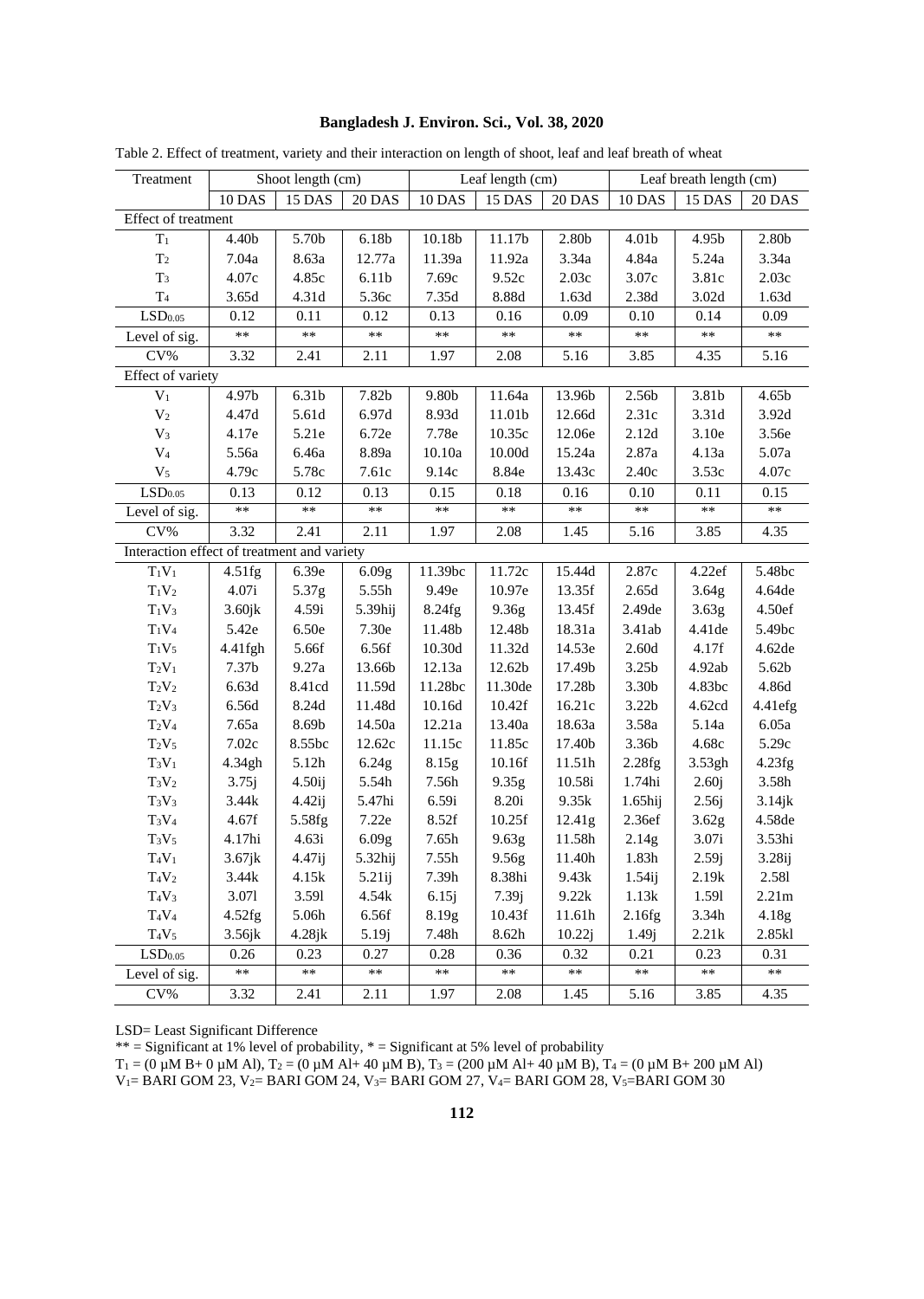## Bangladesh J. Environ. Sci., Vol. 38, 2020

| Treatment             |                                             | Fresh weight/plant (g) |          |         | Dry weight/plant (mg) |          |  |  |  |
|-----------------------|---------------------------------------------|------------------------|----------|---------|-----------------------|----------|--|--|--|
|                       | 10 DAS                                      | 15 DAS                 | 20 DAS   | 10 DAS  | 15 DAS                | 20 DAS   |  |  |  |
| Effect of treatment   |                                             |                        |          |         |                       |          |  |  |  |
| $T_1$                 | 213.82b                                     | 310.99b                | 434.89b  | 77.53b  | 116.47b               | 143.50b  |  |  |  |
| T <sub>2</sub>        | 298.45a                                     | 355.49a                | 526.58a  | 111.51a | 132.65a               | 161.12a  |  |  |  |
| $T_3$                 | 103.55c                                     | 297.93c                | 422.43c  | 23.88c  | 80.91c                | 113.99c  |  |  |  |
| T <sub>4</sub>        | 73.31d                                      | 206.42d                | 299.39d  | 11.46d  | 60.35d                | 107.26d  |  |  |  |
| $\mathrm{LSD}_{0.05}$ | 9.58                                        | 0.57                   | 1.94     | 0.32    | 0.53                  | 0.61     |  |  |  |
| Level of sig.         | **                                          | $**$                   | $**$     | $***$   | $**$                  | $**$     |  |  |  |
| CV%                   | 7.52                                        | 0.26                   | 0.62     | 0.77    | 0.74                  | 0.62     |  |  |  |
| Effect of variety     |                                             |                        |          |         |                       |          |  |  |  |
| $V_1$                 | 191.62b                                     | 316.81b                | 479.82b  | 66.72b  | 106.25c               | 146.71b  |  |  |  |
| V <sub>2</sub>        | 148.12d                                     | 276.02d                | 377.57d  | 46.03d  | 78.68d                | 117.83d  |  |  |  |
| $V_3$                 | 132.63e                                     | 192.52e                | 282.21e  | 31.76e  | 66.16e                | 100.96e  |  |  |  |
| $V_4$                 | 211.34a                                     | 381.85a                | 534.32a  | 80.61a  | 121.83a               | 166.49a  |  |  |  |
| $V_5$                 | 177.70c                                     | 296.34c                | 430.19c  | 55.33c  | 115.05b               | 125.35c  |  |  |  |
| LSD <sub>0.05</sub>   | 10.71                                       | 0.63                   | 2.16     | 0.36    | 0.59                  | 0.68     |  |  |  |
| Level of sig.         | $**$                                        | $**$                   | $**$     | $**$    | $**$                  | $**$     |  |  |  |
| CV%                   | 7.52                                        | 0.26                   | 0.62     | 0.77    | 0.74                  | 0.62     |  |  |  |
|                       | Interaction effect of treatment and variety |                        |          |         |                       |          |  |  |  |
| $T_1V_1$              | 282.07cd                                    | 342.57g                | 498.90f  | 85.14e  | 105.33f               | 158.83d  |  |  |  |
| $T_1V_2$              | 159.60f                                     | 294.83k                | 404.03j  | 75.44g  | 85.60i                | 135.37gh |  |  |  |
| $T_1V_3$              | 123.73gh                                    | 209.80o                | 299.80n  | 48.92j  | 70.211                | 109.63k  |  |  |  |
| $T_1V_4$              | 300.37bc                                    | 390.33b                | 525.33d  | 105.40d | 128.53d               | 178.70c  |  |  |  |
| $T_1V_5$              | 203.33e                                     | 317.40i                | 446.37g  | 72.73h  | 192.67a               | 134.97h  |  |  |  |
| $T_2V_1$              | 295.77bc                                    | 378.27d                | 601.10b  | 137.73b | 162.87c               | 185.67b  |  |  |  |
| $T_2V_2$              | 287.60c                                     | 346.60f                | 442.63gh | 81.86f  | 106.47f               | 136.67g  |  |  |  |
| $T_2V_3$              | 265.83d                                     | 261.07m                | 404.47j  | 60.18i  | 80.06j                | 121.63i  |  |  |  |
| $T_2V_4$              | 310.63b                                     | 430.80a                | 647.83a  | 165.60a | 189.60b               | 206.73a  |  |  |  |
| $T_2V_5$              | 332.43a                                     | 360.70e                | 536.87c  | 112.20c | 124.27e               | 154.90e  |  |  |  |
| $T_3V_1$              | 112.87ghi                                   | 320.70h                | 505.80e  | 30.751  | 88.70h                | 122.63i  |  |  |  |
| $T_3V_2$              | 78.97jk                                     | 275.831                | 383.80k  | 18.46n  | 72.39k                | 106.731  |  |  |  |
| $T_3V_3$              | 91.73ij                                     | 196.87q                | 281.80o  | 11.77q  | 65.24n                | 89.93n   |  |  |  |
| $T_3V_4$              | 131.63g                                     | 388.57c                | 524.83d  | 34.22k  | 97.14g                | 145.27f  |  |  |  |
| $T_3V_5$              | 102.53hi                                    | 307.70j                | 415.93i  | 24.21m  | 81.07j                | 105.401  |  |  |  |
| $T_4V_1$              | 75.77jk                                     | 225.70n                | 313.50m  | 13.26p  | 68.12m                | 119.70j  |  |  |  |
| $T_4V_2$              | 66.33kl                                     | 186.80r                | 279.80o  | 8.40r   | 50.26p                | 92.57m   |  |  |  |
| $T_4V_3$              | 49.231                                      | 102.33s                | 142.77p  | 6.21s   | 49.12p                | 82.630   |  |  |  |
| $T_4V_4$              | 102.73hi                                    | 317.70i                | 439.30h  | 17.230  | 72.07k                | 135.27h  |  |  |  |
| $T_4V_5$              | $72.50$ jk                                  | 199.57p                | 321.601  | 12.20q  | 62.20o                | 106.131  |  |  |  |
| LSD <sub>0.05</sub>   | 21.42                                       | 1.26                   | 4.33     | 0.71    | 1.19                  | 1.35     |  |  |  |
| Level of sig.         | $**$                                        | $**$                   | $**$     | $**$    | $**$                  | $**$     |  |  |  |
| CV%                   | 7.52                                        | 0.26                   | 0.62     | 0.77    | 0.74                  | 0.62     |  |  |  |

Table 3. Effect of treatment, variety and their interaction on fresh as well as dry weight of wheat seedling

LSD= Least Significant Difference

 $*^*$  = Significant at 1% level of probability,  $*$  = Significant at 5% level of probability<br>  $T_1 = (0 \mu M B + 0 \mu M A)$ ,  $T_2 = (0 \mu M A + 40 \mu M B)$ ,  $T_3 = (200 \mu M A + 40 \mu M B)$ ,  $T_4 = (0 \mu M B + 200 \mu M A)$ <br>  $V_1 = BARI GOM 23$ ,  $V_2 = BARI GOM 24$ ,  $V$